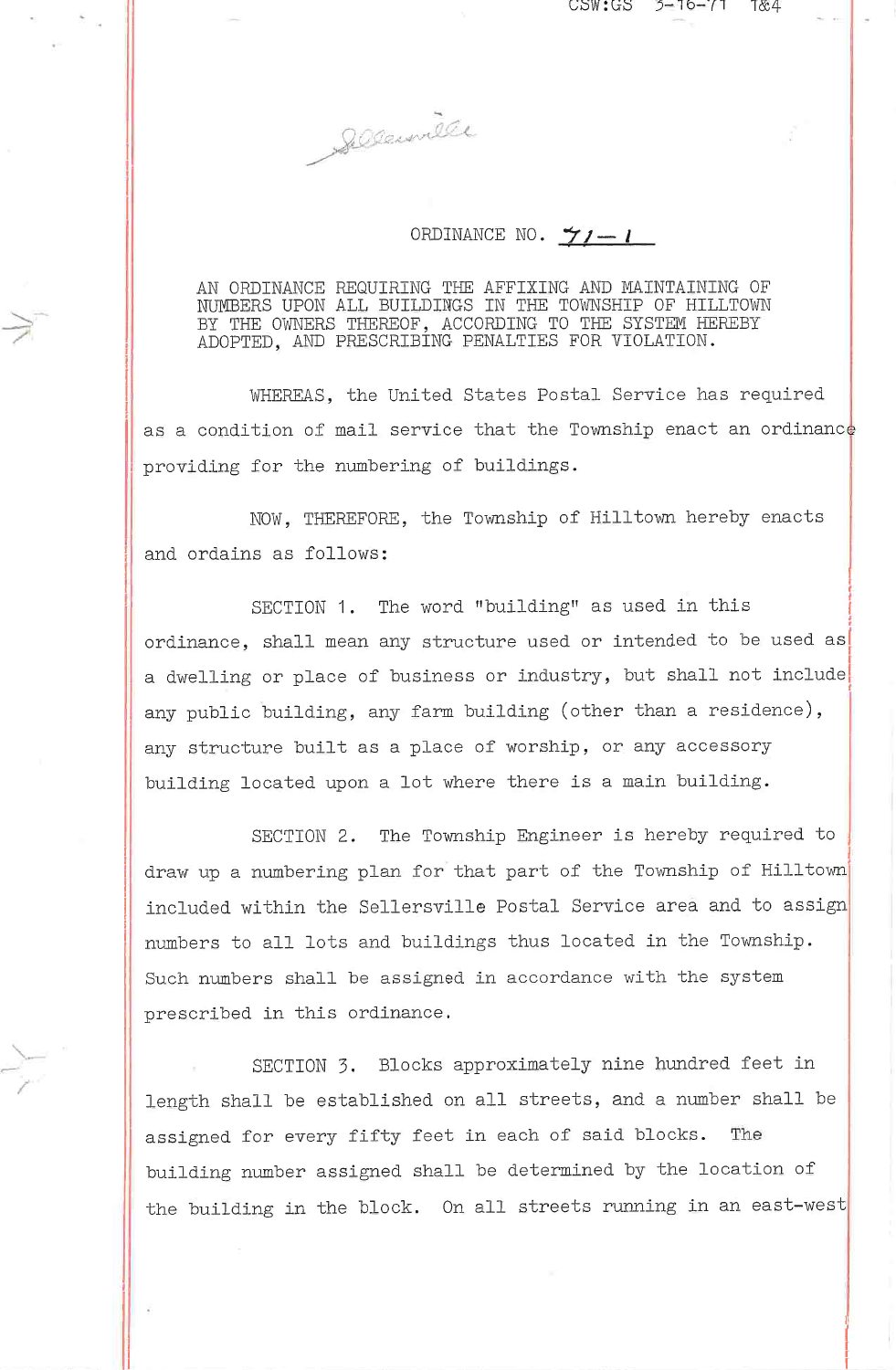direction, even numbers shall be assigned to buildings on the south side of the street, and odd numbers shall be assigned to buildings on the north side of the street. On all streets running in a north-south direction, even numbers shall be assigned to buildings on the west side of the street, and odd numbers shall be assigned to buildings on the east side of the street.

SECTION 4. Numbers shall be assigned to all existing buildings in the Township by the Township Engineer as soon as possible after the adoption of this ordinance, and the Township Secretary shall immediately thereafter send to the owner of every lot upon which a building is located a notice of the number assigned to such building, directing that such number be affixed to such building or elsewhere upon the property in the manner prescribed by this ordinance, within thirty (30) days of such notice. Every property owner who shall disregard or fail to comply with such notice, within the time limit stated therein, shall be guilty of a violation of this ordinance.

SECTION 5. Numbers, as assigned to each building in the Township according to the provisions of this ordinance, shall be affixed to or painted upon or carved upon such building or upon a permanent standard, base or support or upon the mailbox between such building and the street. Each number shall be at least three (3) inches high, shall be of a color and material as to be visible from the street, and shall be constantly maintained in complete and legible form. The owner of each property shall be responsible for the affixing and maintenance of the said building numbers.

SECTION 6. Whenever a building shall hereafter be erected in the Township, the owner thereof shall forthwith apply to the rownship Secretary for the official number thereof. The